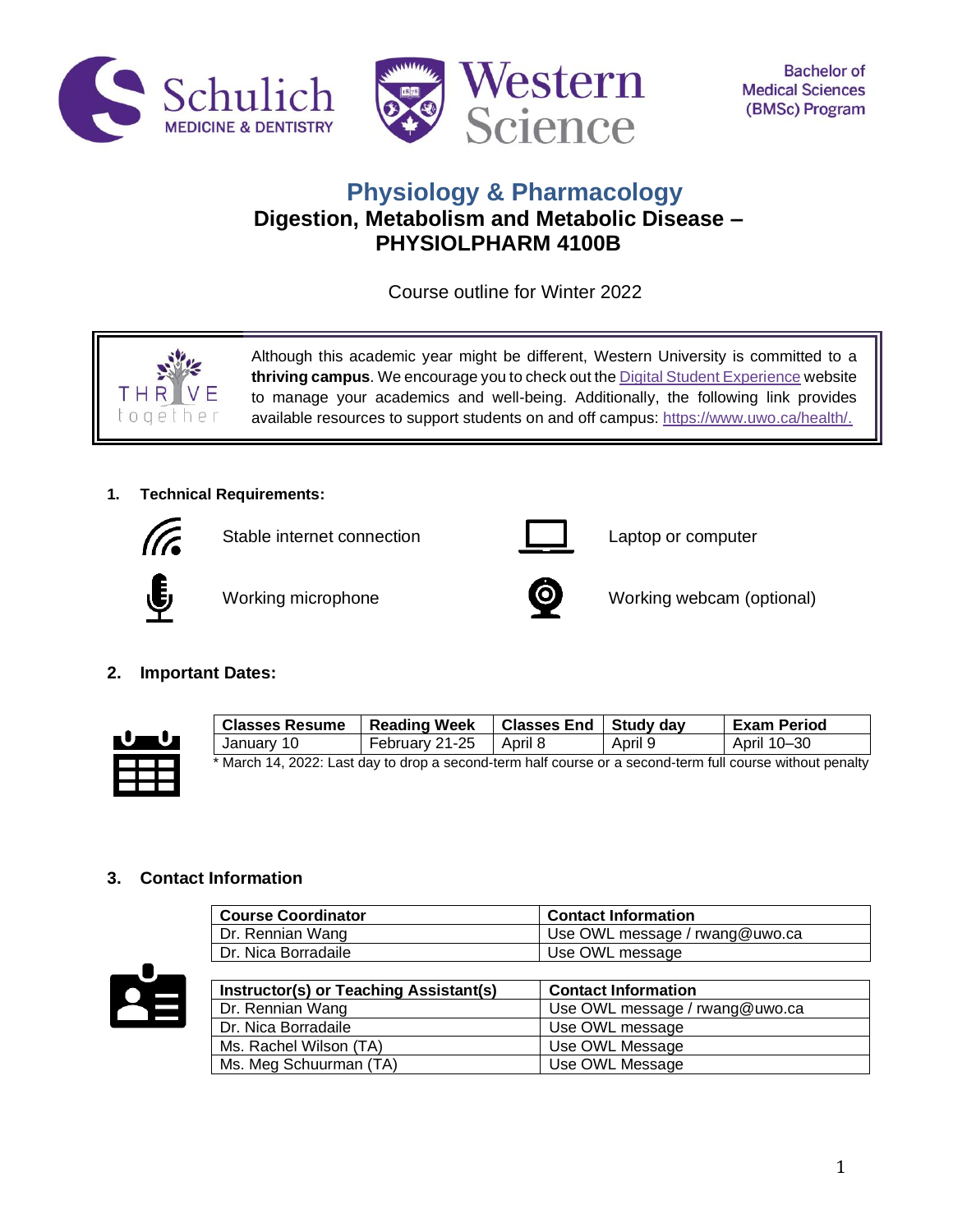# **4. Course Description and Design**

# **Delivery Mode:** Blended

This course will explore, in depth, concepts of gastrointestinal digestion and absorption, and post-absorptive metabolism, including hepatic and pancreatic physiology. Specific areas covered will include: gut-brain-liver axis and nutrient metabolism, pancreatic exocrine and endocrine physiology, and intestinal and hepatic glucose and lipid metabolism. All areas will be discussed with particular attention to relevant pathologies and disease states, including obesity, diabetes, and metabolic syndrome. Current and emerging therapeutic strategies for the treatment of these metabolic diseases will also be presented. The course will include a series of pre-recorded lectures on selected topics by two faculty members, required in-person guided discussion sessions corresponding to each lecture, and two highly interactive Zoom debate session regarding current policy, treatment(s) and/or guidelines for the management of metabolic disease. Students will be expected to recall facts, recognize general concepts, understand and explain fundamental concepts, and synthesize information presented in lectures to solve problems and generate cohesive arguments. Students will be evaluated through two writing assignments, a midterm test, and a final exam.

**Prerequisite**: Physiology 3120



# **Timetabled Sessions**

| <b>Component</b>                                                   | Date(s)          | Time                                                                                                                 |
|--------------------------------------------------------------------|------------------|----------------------------------------------------------------------------------------------------------------------|
| Lectures [Virtual asynchronous]                                    | Jan $10 -$ Apr 8 | maximum 2 hours, weekly                                                                                              |
| Guided discussion sessions [In<br>class OR on Virtual synchronous] | Jan $10 -$ Apr 8 | 1 hour weekly,<br>11:30AM -12:20PM OR<br>12:30PM -1:20PM (each<br>student will be assigned to<br>one time slot only) |
| Debates [Virtual synchronous]                                      | Mar 14, Apr 4    | 2 hours: 11:30AM-1:20PM                                                                                              |

 $\boxtimes$  Asynchronous pre-work must be completed prior to guided discussion sessions

 $\boxdot$  Attendance at guided discussion sessions is required

 $\boxtimes$  Missed assignments should be completed within 24 hours

All course material will be posted to OWL: http://owl.uwo.ca. Any changes will be indicated on the OWL site and discussed with the class.

If students need assistance, they can seek support on the [OWL Help page.](https://owlhelp.uwo.ca/students/index.html) Alternatively, they can contact the [Western Technology Services Helpdesk.](https://wts.uwo.ca/helpdesk/) They can be contacted by phone at 519- 661-3800 or ext. 83800.

[Google Chrome](https://www.google.ca/chrome/?brand=CHBD&gclid=CjwKCAjwxLH3BRApEiwAqX9arfg8JaH6fWGASk9bHTkfW_dyBir93A1-TliP-7u1Kguf-WZsoGAPhBoC9NYQAvD_BwE&gclsrc=aw.ds) or [Mozilla Firefox](https://www.mozilla.org/en-CA/) are the preferred browsers to optimally use OWL; update your browsers frequently. Students interested in evaluating their internet speed, please click [here.](https://www.google.com/search?q=internet+speed+test+google&rlz=1C5CHFA_enCA702CA702&oq=internet+speed+test+google&aqs=chrome..69i57j0l7.3608j0j4&sourceid=chrome&ie=UTF-8)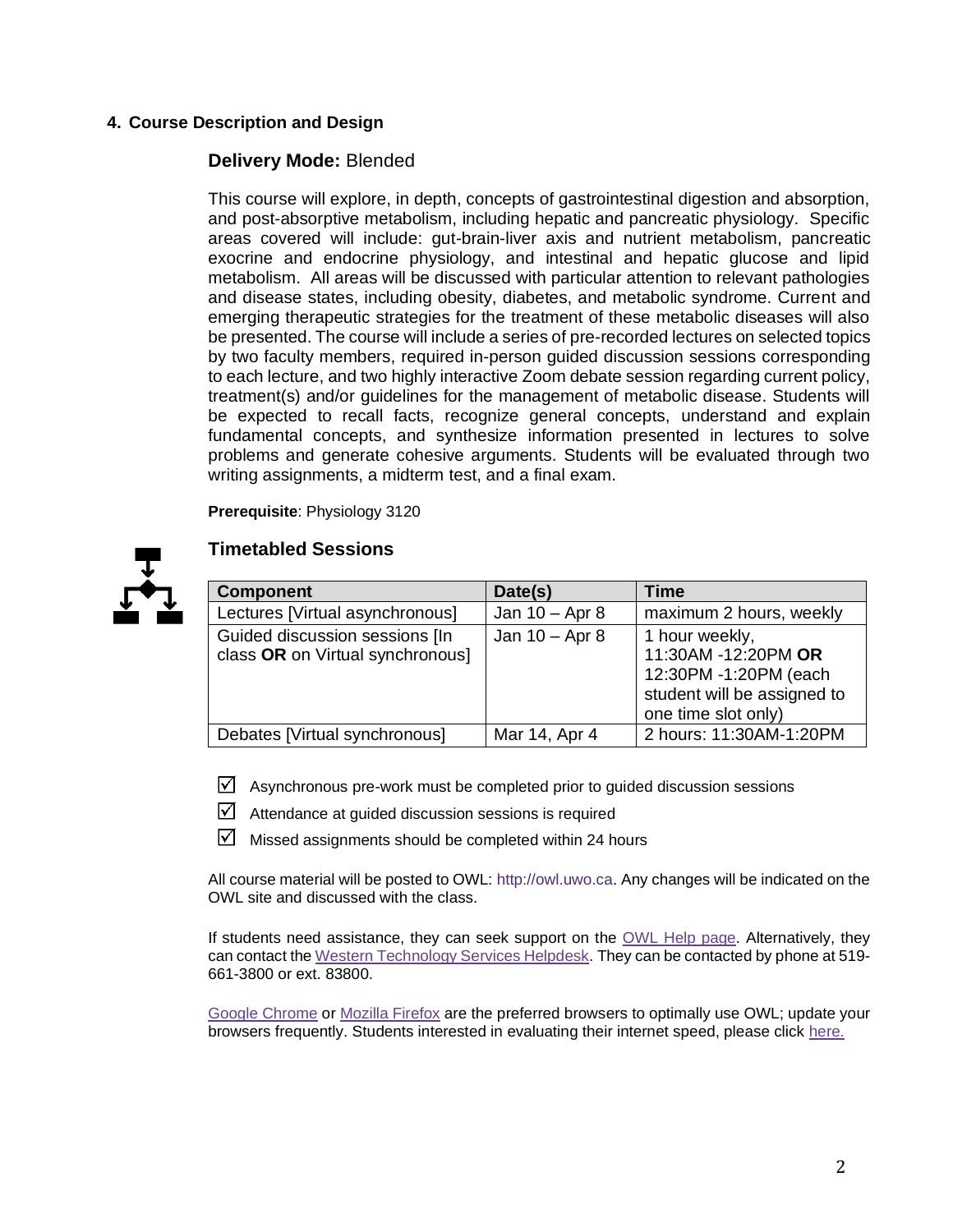## **5. Learning Outcomes**

Upon successful completion of this course, students will be able to:



 $\frac{1}{2}$ 

- $\triangleright$  explain the inter-related functions of the gut-brain-liver axis and the pancreas in the control of glucose and lipid metabolism
- $\blacktriangleright$ integrate concepts of physiological regulation of glucose and lipid metabolism with those of dysregulation during relevant pathologies and disease states
- ➤ identify and explain the mechanisms of action of current and emerging therapies for the treatment of metabolic diseases

# **6. Course Content and Schedule**

| <b>Week</b>    | <b>Dates</b> | Topic**                                                                                                                                                                    | <b>Instructor</b>                   |
|----------------|--------------|----------------------------------------------------------------------------------------------------------------------------------------------------------------------------|-------------------------------------|
| 1              | Jan 10-14    | A journey through the digestive tract                                                                                                                                      | Wang                                |
| $\overline{2}$ | Jan 17-21    | Pancreatic exocrine and endocrine function                                                                                                                                 | Wang                                |
| 3              | Jan 24-28    | Physiology of Gut Enteroendocrine Cells                                                                                                                                    | Wang                                |
| 4              | Jan 31-Feb 4 | Integrated physiology of the liver and<br>intestine                                                                                                                        | <b>Borradaile</b>                   |
| 5              | Feb 7-11     | Glucose and lipid transport and metabolism 1                                                                                                                               | Borradaile                          |
| 6              | Feb 14-18    | Glucose and lipid transport and metabolism 2                                                                                                                               | <b>Borradaile</b>                   |
| $\overline{7}$ | Feb 21-25    | <b>Reading Week</b>                                                                                                                                                        | N/A                                 |
| 8              | Feb 28-Mar 4 | Midterm Exam Feb 28 (2h) check the<br><b>Announcement</b><br>Gut-brain-liver axis control food intake and<br>glucose homeostasis<br><b>Assignment 1 released on Feb 28</b> | Wang                                |
| 9              | Mar 7-11     | Gut microbiota in diabetes pathophysiology &<br>therapeutic strategies for type 1 diabetes                                                                                 | Wang                                |
| 10             | Mar 14-18    | Zoom Debates of selected topics<br>Assignment 1 due Mar 14 before 5 pm                                                                                                     | Schuurman/Wilson<br>Borradaile/Wang |
| 11             | Mar 21-25    | Pathophysiology of type 2 diabetes and<br>metabolic syndrome<br><b>Assignment 2 released on Mar 21</b>                                                                     | <b>Borradaile</b>                   |
| 12             | Mar 28-Apr 1 | Pharmacotherapeutic strategies for type 2<br>diabetes and metabolic syndrome                                                                                               | <b>Borradaile</b>                   |
| 13             | Apr 4-8      | Zoom Debates of selected topics<br>Assignment 2 due Apr 4 before 5 pm                                                                                                      | Schuurman/Wilson<br>Borradaile/Wang |

**\*\*Lectures corresponding to listed Topics will be released on the week indicated in the schedule but will be discussed the following week. By necessity of the schedule, some weeks will involve discussion of more than one Lecture Topic.**

### **Course delivery with respect to the COVID-19 pandemic**

Although the intent is for this course was to be delivered in-person, the changing COVID-19 landscape may necessitate some or all of the course to stay online, either synchronously (i.e., at the times indicated in the timetable) or asynchronously (e.g., posted on OWL for students to view at their convenience). The grading scheme will not change. Any assessments affected will be conducted online as determined by the course instructor.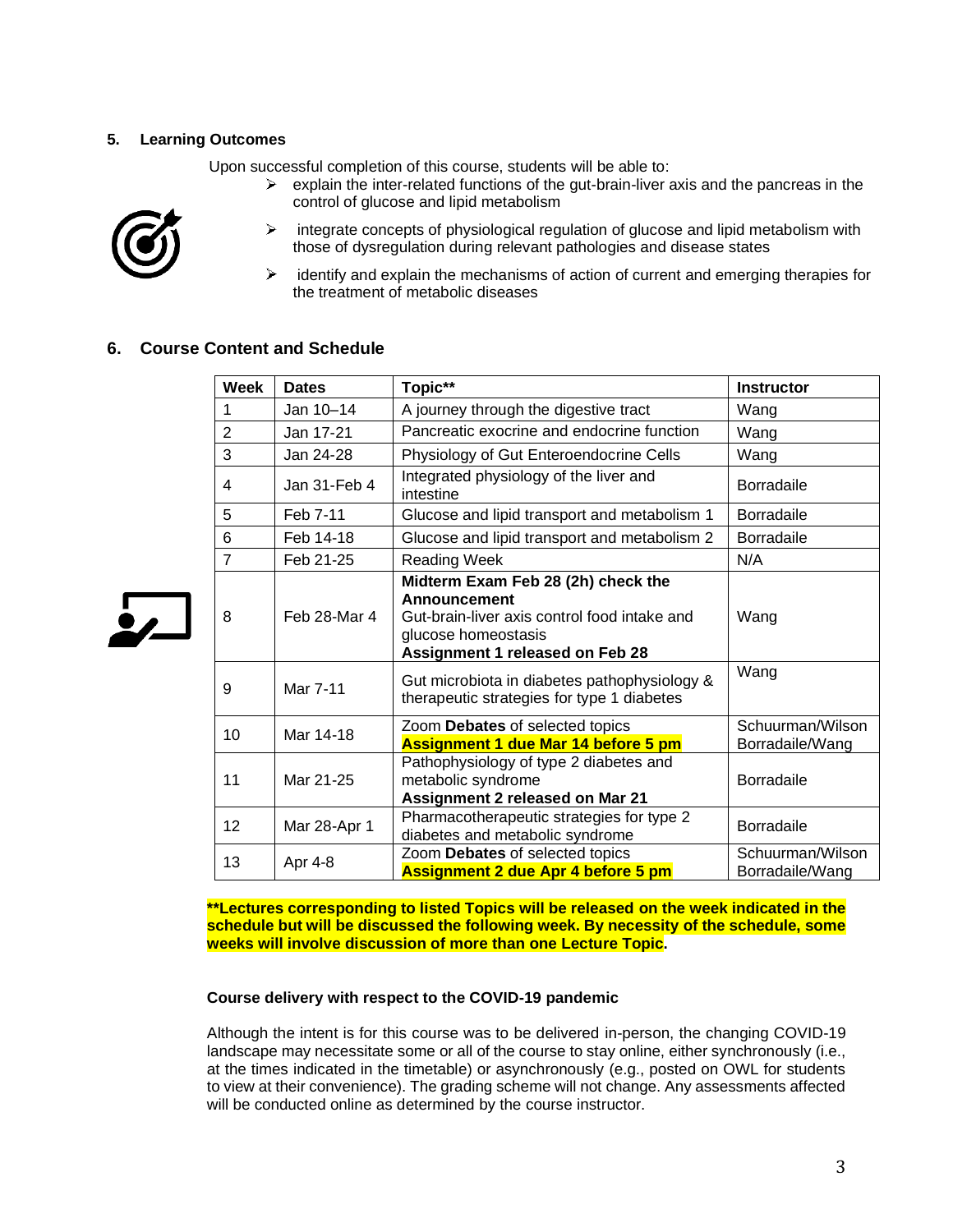When deemed necessary, tests and examinations in this course will be conducted using a remote proctoring service. More information about this remote proctoring service, including technical requirements, is available on Western's Remote Proctoring website at: [https://remoteproctoring.uwo.ca](https://remoteproctoring.uwo.ca/)

# **7. Participation and Engagement**

 $\boxdot$  Students are expected to participate and engage with content as much as possible both online and in person



- $\boxdot$  Students can also participate by interacting in the forums with their peers and instructors
- **8. Evaluation**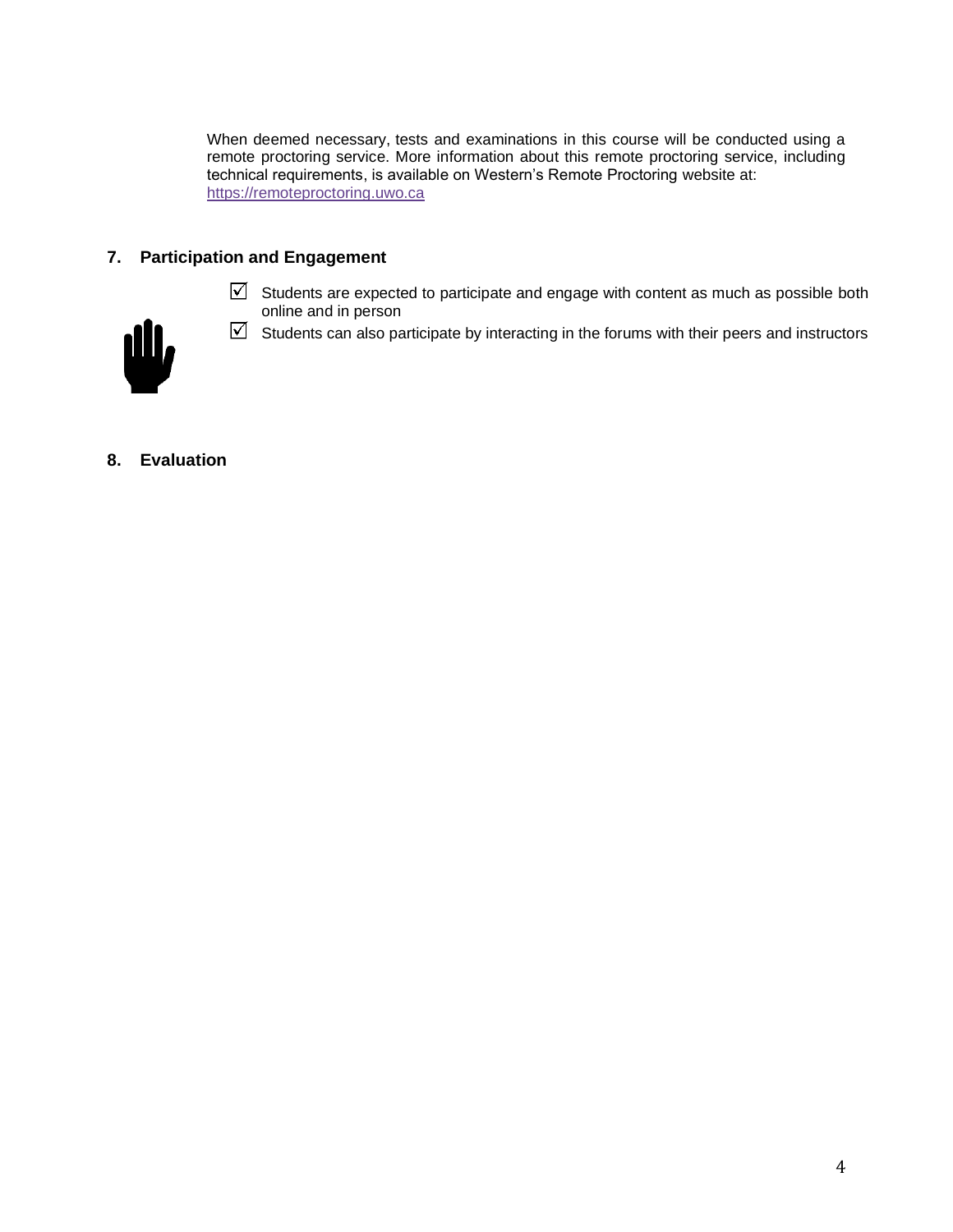| Below is the evaluation breakdown for the course. Any deviations will be communicated. |  |
|----------------------------------------------------------------------------------------|--|
|----------------------------------------------------------------------------------------|--|

| <b>Assessment</b>          | <b>Format</b>                                        | Weighting      | Due Date      |
|----------------------------|------------------------------------------------------|----------------|---------------|
| Midterm Exam               | Short answer and essay, 2h                           | 35%            | Feb 28        |
| Writing assignments<br>(2) | Essay, take home                                     | 20% (10% each) | Mar 14, Apr 4 |
| Debates (2)                | Small groups, 2h on Zoom,<br>mandatory participation | 5% (2.5% each) | Mar 14, Apr 4 |
| Final Exam                 | Short answer and essay, 3h                           | 40%            | April, TBA    |

- $\nabla$ All assignments must be saved as a PDF and are due by 5:00 pm EST
- $\sqrt{}$ Assignments will be submitted to Turnitin (statement in policies below)
- $\triangledown$ Students will have two submissions to Turnitin
- $\sqrt{ }$ Rubrics will be used to evaluate assessments and will be posted with the instructions
- ☑ After an assessment is returned, students should wait 24 hours to digest feedback before contacting their evaluator; to ensure a timely response, reach out within 7 days

Click [here](https://www.westerncalendar.uwo.ca/PolicyPages.cfm?Command=showCategory&PolicyCategoryID=5&SelectedCalendar=Live&ArchiveID=#SubHeading_73) for a detailed and comprehensive set of policies and regulations concerning examinations and grading. The table below outlines the University-wide grade descriptors.

| $A+$ | 90-100   | One could scarcely expect better from a student at this level   |
|------|----------|-----------------------------------------------------------------|
| Α    | 80-89    | Superior work which is clearly above average                    |
| B    | 70-79    | Good work, meeting all requirements, and eminently satisfactory |
| C    | 60-69    | Competent work, meeting requirements                            |
| D    | 50-59    | Fair work, minimally acceptable                                 |
| F    | below 50 | Fail                                                            |

### **Information about late or missed evaluations:**

- $\boxtimes$  Late assessments without self-reported absences or accommodation will be subject to a late penalty **25 %/day**
- $\boxtimes$  Late assessments with self-reported absences or accommodation should be submitted within **24 hours** of the end of the self-report or accommodation (e.g., due Fri 11:55 pm; self-report covers Fri/Sat; new deadline is Sun by 11:55 pm OR 24 hours after the end of the accommodation period)
- $\boxtimes$  An assessment cannot be submitted after it has been returned to the class; the weight will be transferred to the final exam
- If the make-up midterm test is missed, the weight will be transferred to the final exam
- In the case of a final exam weighted **at or above 75%** the exam will have an alternate 4 hour format which may include an oral component and additional essay question(s)
- If a make-up assessment is missed with documentation, the student will receive an INC and complete the task the next time the course is offered

## **9. Communication:**

- $\boxtimes$  Students should check the OWL site every 24 48 hours
- $\boxtimes$  Students should email their instructor(s) and teaching assistant(s) using [email, OWL, MS Teams, etc.]



- $\triangledown$  Emails will be monitored daily; students will receive a response in 24 48 hours
- $\triangledown$  This course will use OWL Forums for discussions
- $\overline{\mathcal{M}}$ Students should post all course-related queries on the discussion forum so that everyone can access the questions and responses

5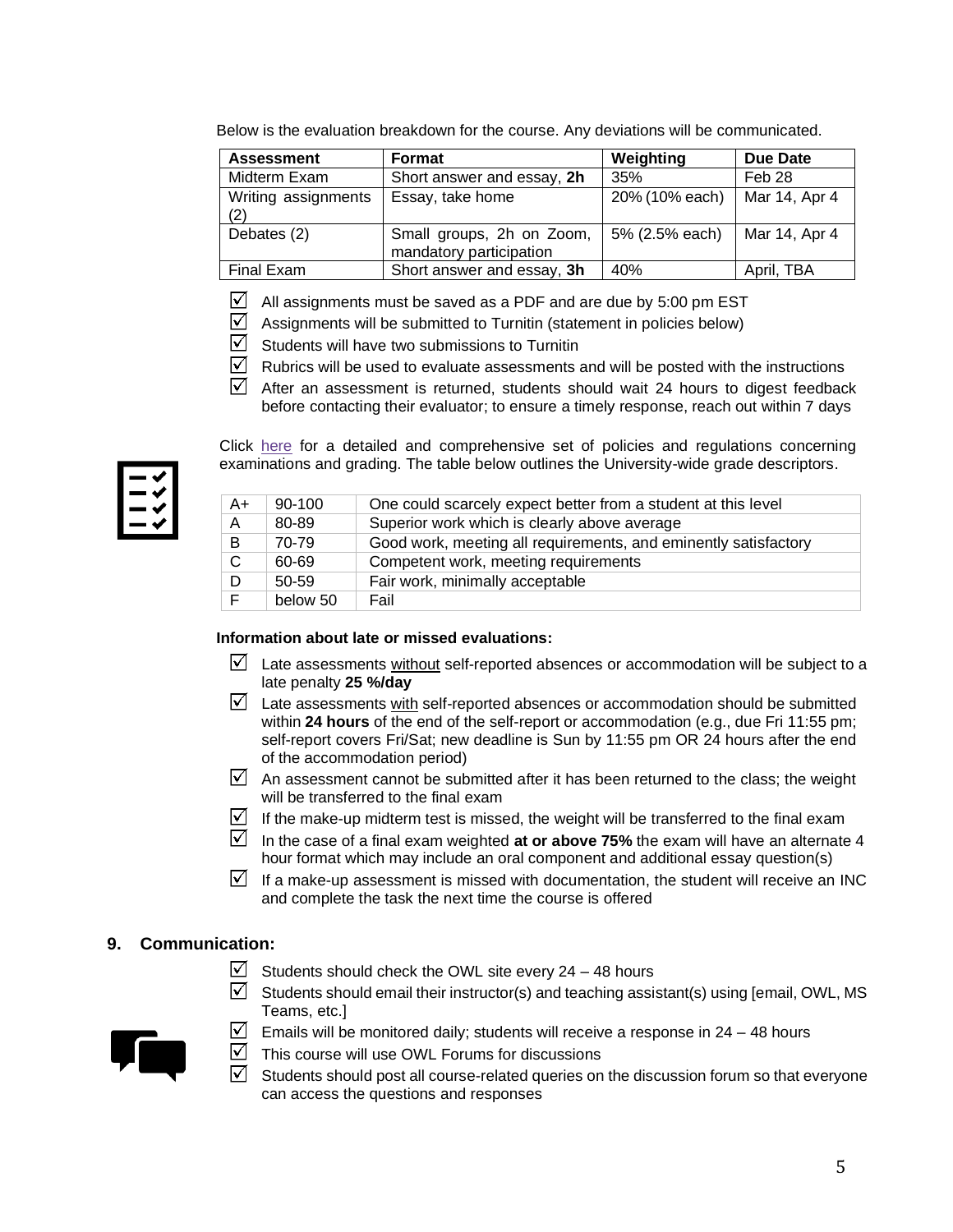# **10. Resources**

 $\blacksquare$  All resources will be posted in OWL



# **11. Professionalism & Privacy:**

Western students are expected to follow the [Student Code of Conduct.](https://www.uwo.ca/univsec/pdf/board/code.pdf) Additionally, the following expectations and professional conduct apply to this course:



- $\boxtimes$  All course materials created by the instructor(s) are copyrighted and cannot be sold/shared
- $\boxtimes$  Recordings are not permitted (audio or video) without explicit permission
- $\triangledown$  Permitted recordings are not to be distributed
- $\boxtimes$  Students will be expected to take an academic integrity pledge before some assessments

### **12. How to Be Successful in this Class:**

Students enrolled in this class should understand the level of autonomy and self-discipline required to be successful.

- 1. Invest in a planner or application to keep track of your courses. Populate all your deadlines at the start of the term and schedule time at the start of each week to get organized and manage your time.
- 2. Make it a daily habit to log onto OWL to ensure you have seen everything posted to help you succeed in this class.
- 3. Follow weekly checklists created on OWL or create your own to help you stay on track.
- 4. Take notes as you go through the lesson material. Treat this course as you would a faceto-face course. Keeping handwritten notes or even notes on a regular Word document will help you learn more effectively than just reading or watching the videos.
- 5. Connect with others. Try forming an online study group and try meeting on a weekly basis for study and peer support.
- 6. Do not be afraid to ask questions. If you are struggling with a topic, check the online discussion boards or contact your instructor(s) and or teaching assistant(s).
- 7. Reward yourself for successes. It seems easier to motivate ourselves knowing that there is something waiting for us at the end of the task.

## **13. Western Academic Policies and Statements**

#### **Absence from Course Commitments**

#### [Policy on Academic Consideration for Student Absences](https://www.uwo.ca/univsec/pdf/academic_policies/appeals/accommodation_illness.pdf)

If you are unable to meet a course requirement due to illness or other serious circumstances, you must seek approval for the absence as soon as possible. Approval can be granted either through a **selfreported absence** or via the **Academic Counselling** unit. Students have two self-reports to use throughout the academic year; absence from course commitments including tests, quizzes, presentations, labs, and assignments that are worth 30% or less can be self-reported. Self-reported absences cover a student for 48 hours (yesterday + today or today + tomorrow). Your instructor will receive notification of your consideration; however, you should contact your instructor immediately regarding your absence.

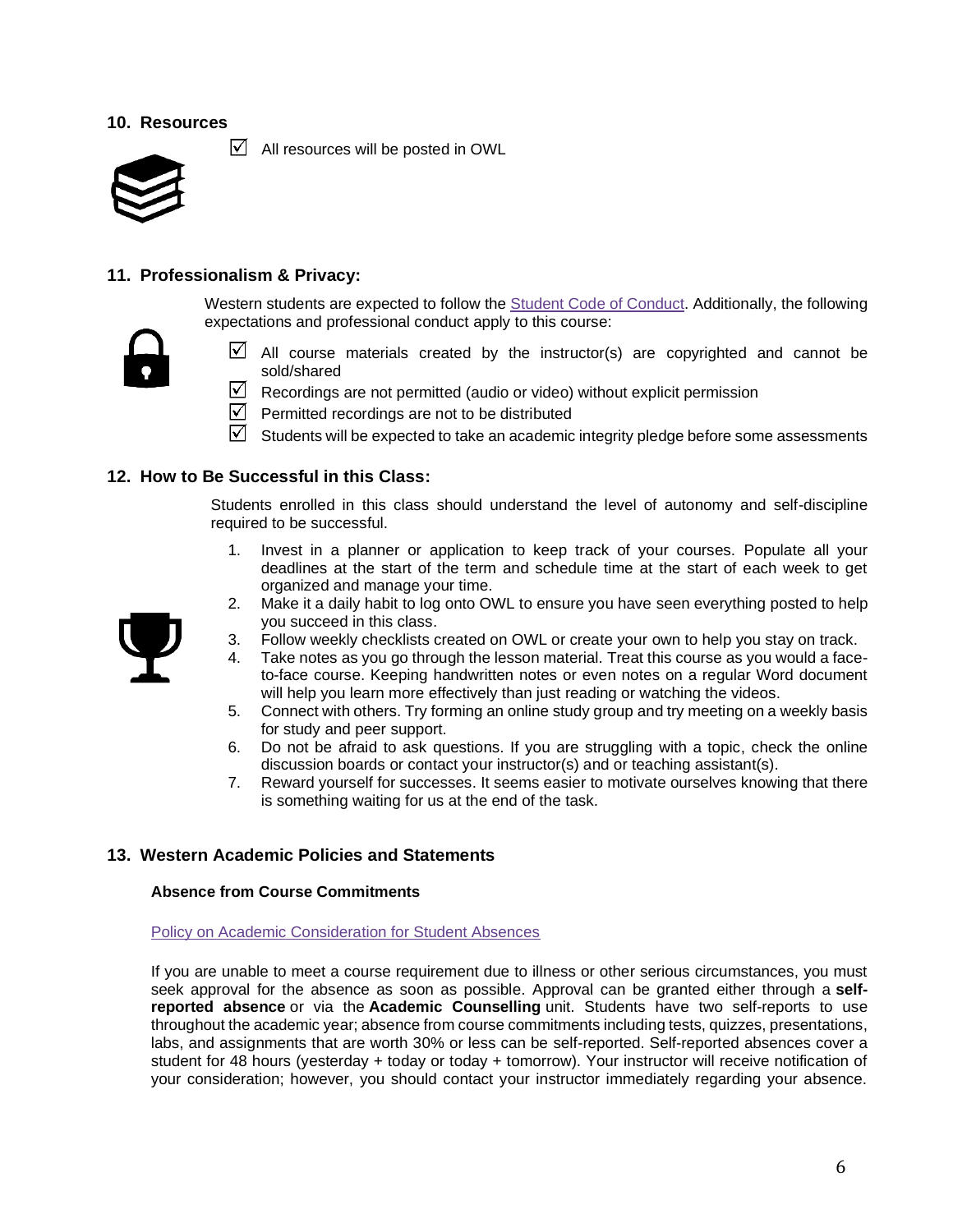Students are expected to submit missed work within 24 hours of the end of the 48-hour period. Please review details of the [university's policy on academic consideration for student absences.](https://www.uwo.ca/univsec/pdf/academic_policies/appeals/Academic_Consideration_for_absences.pdf)

If you have used both their self-reported absences or will miss more than 48 hours of course requirements, a Student Medical Certificate (SMC) should be signed by a licensed medical or mental health practitioner and you should contact academic counselling. Academic Counselling will be operating virtually this year and can be contacted at [scibmsac@uwo.ca.](mailto:scibmsac@uwo.ca)

### **Accommodation for Religious Holidays**

The policy on Accommodation for Religious Holidays can be viewed [here.](https://www.uwo.ca/univsec/pdf/academic_policies/appeals/accommodation_religious.pdf)

#### **Special Examinations**

A Special Examination is any examination other than the regular examination, and it may be offered only with the permission of the Dean of the Faculty in which the student is registered, in consultation with the instructor and Department Chair. Permission to write a Special Examination may be given on the basis of compassionate or medical grounds with appropriate supporting documents. To provide an opportunity for students to recover from the circumstances resulting in a Special Examination, the University has implemented Special Examinations dates. These dates as well as other important information about examinations and academic standing can be found [here.](http://www.uwo.ca/univsec/pdf/academic_policies/exam/definitions.pdf)

#### **Academic Offenses**

"Scholastic offences are taken seriously, and students are directed [here](http://www.uwo.ca/univsec/pdf/academic_policies/appeals/scholastic_discipline_undergrad.pdf) to read the appropriate policy, specifically, the definition of what constitutes a Scholastic Offence.

#### **Accessibility Statement**

Please contact the course instructor if you require material in an alternate format or if you require any other arrangements to make this course more accessible to you. You may also wish to contact Accessible Education (AE) at 661-2111 x 82147 for any specific question regarding an accommodation or revie[w The](https://www.uwo.ca/univsec/pdf/academic_policies/appeals/Academic%20Accommodation_disabilities.pdf)  [policy on Accommodation for Students with Disabilities.](https://www.uwo.ca/univsec/pdf/academic_policies/appeals/Academic%20Accommodation_disabilities.pdf)

#### **Correspondence Statement**

The centrally administered **e-mail account** provided to students will be considered the individual's official university e-mail address. It is the responsibility of the account holder to ensure that e-mail received from the University at his/her official university address is attended to in a timely manner. You can read about the privacy and security of the UWO email accounts [here.](https://www.uwo.ca/univsec/privacy/faq.html#ShouldIUse)

#### **Discovery Credit Statement**

Students are permitted to designate up to 1.0 Discovery Credit course (or equivalent) for pass/fail grading that can be counted toward the overall course credits required for their degree program. The details of this policy and the deadlines can be found [here.](https://www.uwo.ca/univsec/pdf/academic_policies/registration_progression_grad/coursecredit.pdf)

#### **Turnitin and other similarity review software**

All assignments will be subject to submission for textual similarity review to the commercial plagiarism detection software under license to the University for the detection of plagiarism. Students will be able to view their results before the final submission. All papers submitted for such checking will be included as source documents in the reference database for the purpose of detecting plagiarism of papers subsequently submitted to the system. Use of the service is subject to the licensing agreement, currently between Western University and [Turnitin.com.](http://www.turnitin.com/)